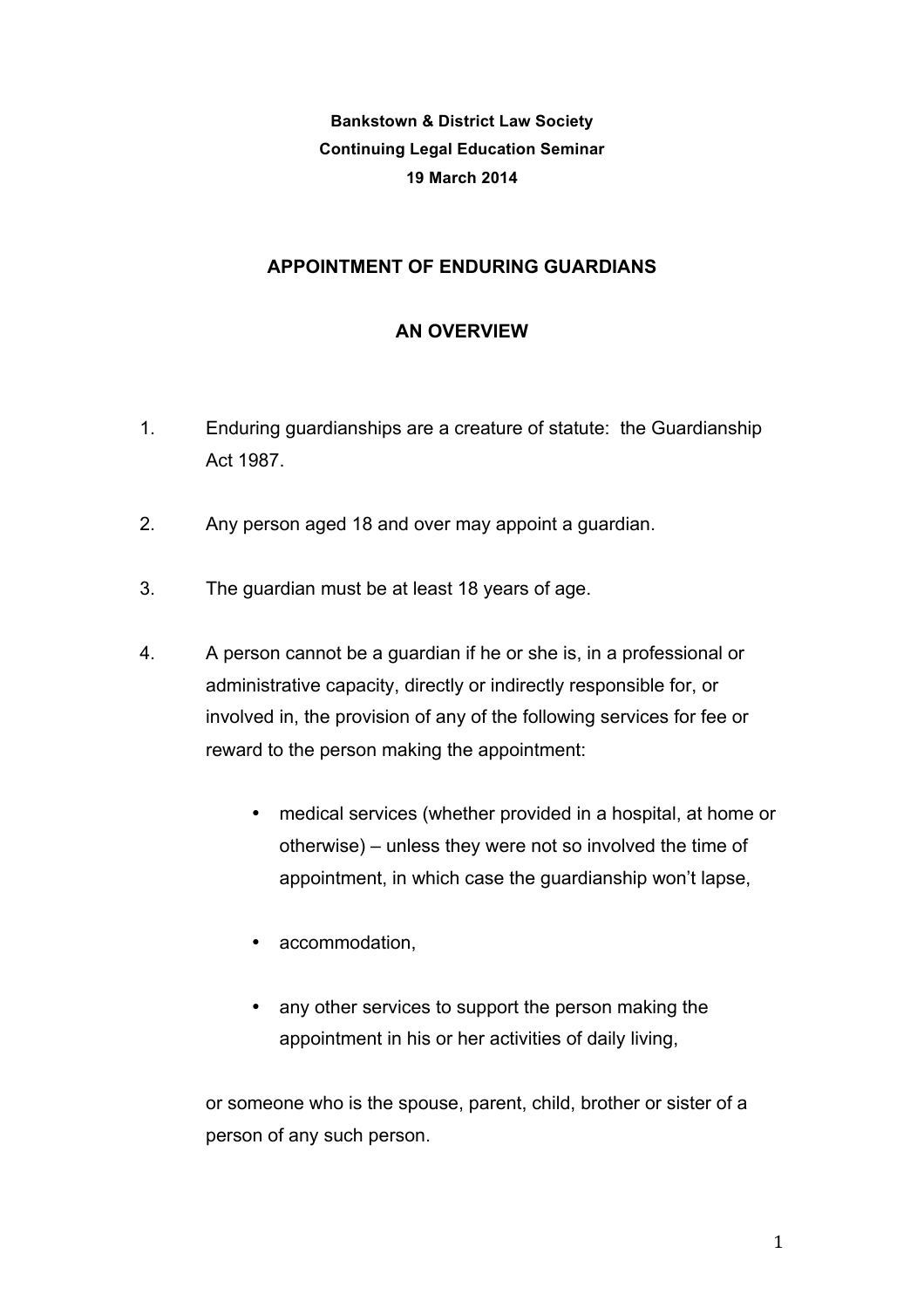- 5. An appointment must be in writing and signed by the appointer and by the appointee.
- 6. The signing by both the appointer and appointee must be witnesses by an eligible witness, which includes a lawyer. The witness must certify that both appointer and appointee executed the instrument voluntarily in the presence of the witness and appeared to understand the effect of the instrument
- 7. The appointment must be in the prescribed form.
- 8. Two or more guardians may be appointed to act jointly, severally or jointly and severally.
- 9. An alterative guardian may also be appointed in the same manner. An alternative enduring guardian has (and may exercise) the functions of an original enduring guardian only:
	- if the original enduring guardian dies, or
	- if the original enduring guardian resigns, or
	- during any incapacity of the original enduring guardian.
	- 10. An enduring guardian must, unless the Tribunal otherwise directs, exercise his/her powers in accordance with any lawful directions contained in the instrument.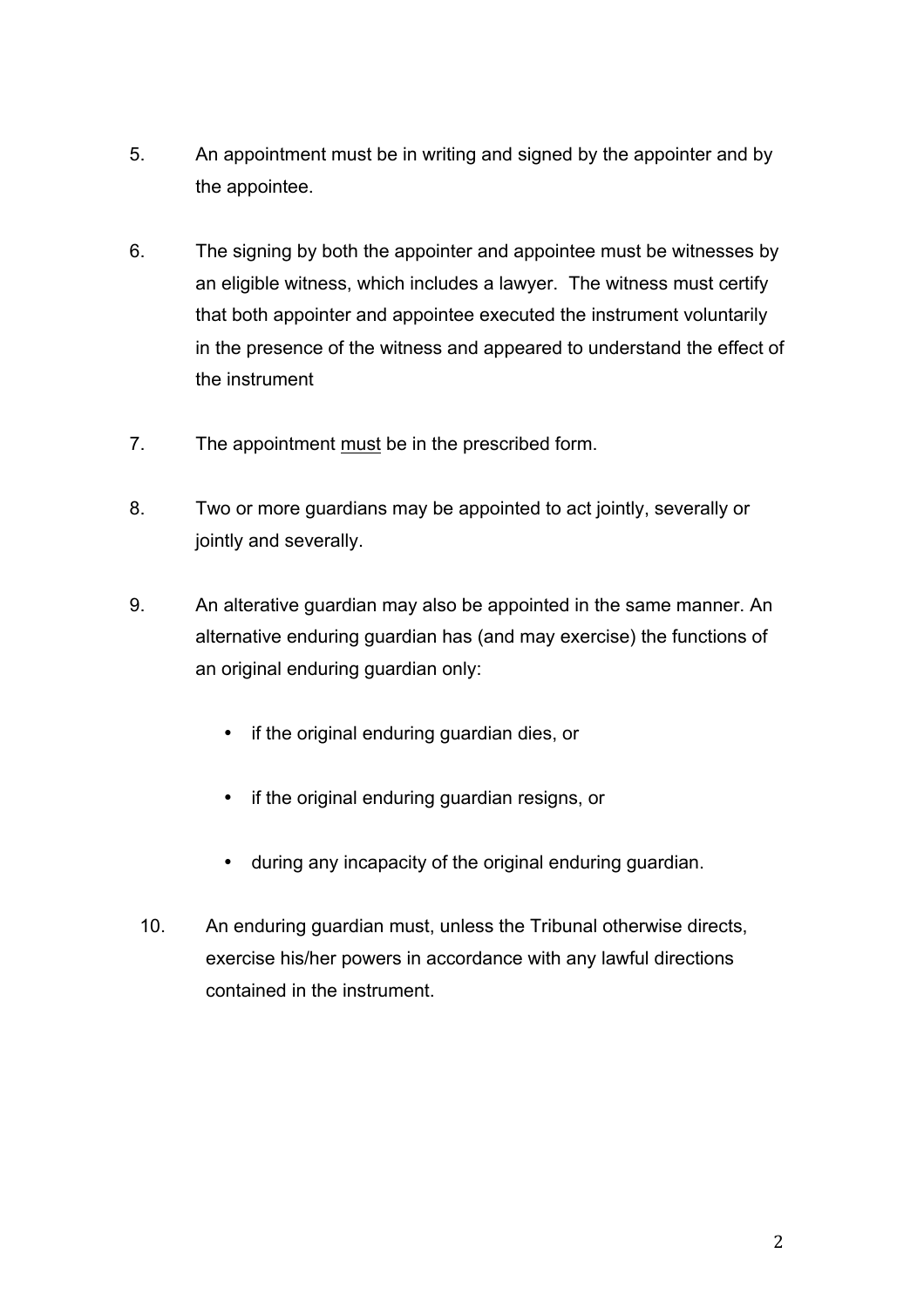- 11. Subject to any limitations expressed in the instrument, the guardian may exercise the following functions:
	- deciding the place (such as a specific nursing home, or the appointor's own home) in which the appointor is to live,
	- deciding the health care that the appointor is to receive,
	- deciding the other kinds of personal services that the appointor is to receive,
	- giving consent to the carrying out of medical or dental treatment on the appointor,
	- any other function relating to the appointor's person that is specified in the instrument.
- 12. The appointment only has effect in periods when the appointor is in need of a guardian (ie lacks capacity to carry out those functions him/herself).
- 13. There are several formal requirements for revocations:
	- Must be in writing in the prescribed form,
	- Must be signed and witnessed by an eligible witness,
	- The witness must certify that the appointor executed the instrument voluntarily in the presence of the witness and appeared to understand the effect of the instrument,
	- Must be given to the appointee.